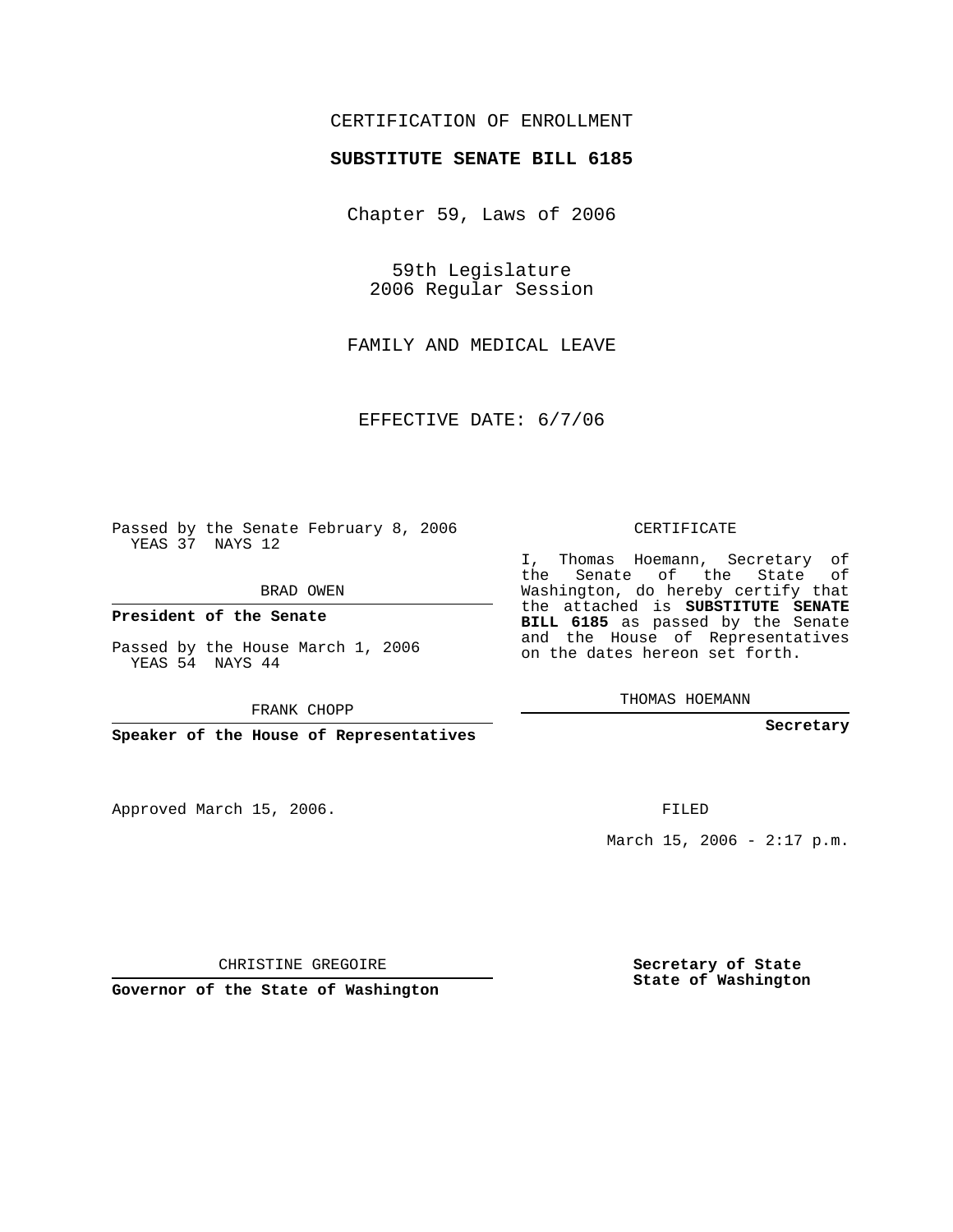## **SUBSTITUTE SENATE BILL 6185** \_\_\_\_\_\_\_\_\_\_\_\_\_\_\_\_\_\_\_\_\_\_\_\_\_\_\_\_\_\_\_\_\_\_\_\_\_\_\_\_\_\_\_\_\_

\_\_\_\_\_\_\_\_\_\_\_\_\_\_\_\_\_\_\_\_\_\_\_\_\_\_\_\_\_\_\_\_\_\_\_\_\_\_\_\_\_\_\_\_\_

Passed Legislature - 2006 Regular Session

## **State of Washington 59th Legislature 2006 Regular Session**

**By** Senate Committee on Labor, Commerce, Research & Development (originally sponsored by Senators Keiser, Kohl-Welles, Thibaudeau, Kline and Poulsen)

READ FIRST TIME 02/03/06.

 AN ACT Relating to family and medical leave; amending RCW 49.78.010 and 49.78.020; adding new sections to chapter 49.78 RCW; creating a new section; repealing RCW 49.78.005, 49.78.030, 49.78.040, 49.78.050, 49.78.060, 49.78.070, 49.78.080, 49.78.100, 49.78.110, 49.78.120, 49.78.130, 49.78.140, 49.78.150, 49.78.160, 49.78.170, 49.78.180, 49.78.190, and 49.78.200; and prescribing penalties.

7 BE IT ENACTED BY THE LEGISLATURE OF THE STATE OF WASHINGTON:

 8 **Sec. 1.** RCW 49.78.010 and 1989 1st ex.s. c 11 s 1 are each amended 9 to read as follows:

10 The legislature finds that the demands of the workplace and of 11 families need to be balanced to promote family stability and economic 12 security. ((Changes in)) Morkplace leave policies are desirable to 13 accommodate changes in the work force such as rising numbers of dual-14 career couples ((and)), working single parents, and an aging 15 population. In addition, given the mobility of American society, many 16 people no longer have available community or family support networks 17 and therefore need additional flexibility in the workplace. The 18 legislature declares it to be in the public interest to provide 19 reasonable ((family leave upon the birth or adoption of a child and to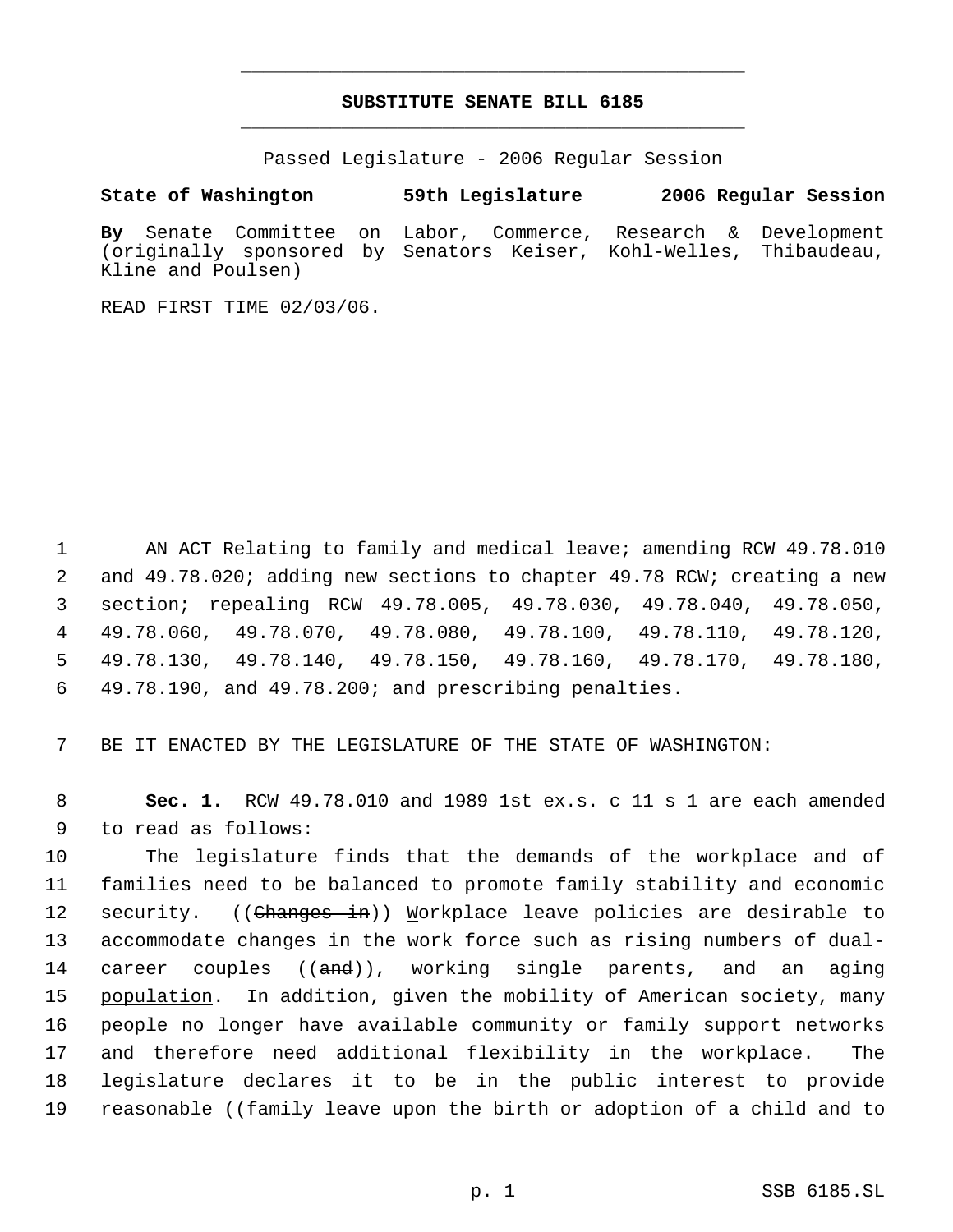1 care for a child under eighteen years old with a terminal)) leave for

medical reasons, for the birth or placement of a child, and for the

care of a family member who has a serious health condition.

 **Sec. 2.** RCW 49.78.020 and 1996 c 178 s 14 are each amended to read as follows:

 Unless the context clearly requires otherwise, the definitions in this section apply throughout this chapter.

8 (1) "Child" means a biological  $((\theta \hat{r}))_L$  adopted, or foster child, 9 ((or)) a stepchild, ((<del>living with the employee</del>)) <u>a legal ward, or a</u> 10 child of a person standing in loco parentis, who is: (a) Under eighteen years of age; or (b) eighteen years of age or older and 12 incapable of self-care because of a mental or physical disability.

(2) "Department" means the department of labor and industries.

(3) "Director" means the director of the department.

15 (4)(a) "Employee" means a person ((other than an independent contractor employed by an employer on a continuous basis for the 17 previous fifty-two weeks for at least thirty-five hours per week)) who 18 has been employed: (i) For at least twelve months by the employer with 19 respect to whom leave is requested under section 3 of this act; and (ii) for at least one thousand two hundred fifty hours of service with the employer during the previous twelve-month period.

 (b) "Employee" does not mean a person who is employed at a worksite 23 at which the employer as defined in (a) of this subsection employs less than fifty employees if the total number of employees employed by that 25 employer within seventy-five miles of that worksite is less than fifty.

 $((+4))$   $(5)$  "Employer" means: (a) Any person, firm, corporation, partnership, business trust, legal representative, or other business entity which engages in any business, industry, profession, or activity in this state and includes any unit of local government including, but not limited to, a county, city, town, municipal corporation, quasi-31 municipal corporation, or political subdivision, which  $((+i)$  employed a daily average of one hundred or more employees during the last calendar quarter at the place where the employee requesting leave reports for work, or (ii) employed a daily average of one hundred or more employees during the last calendar quarter within a twenty mile radius of the place where the employee requesting leave reports for 37 work, where the employer maintains a central hiring location and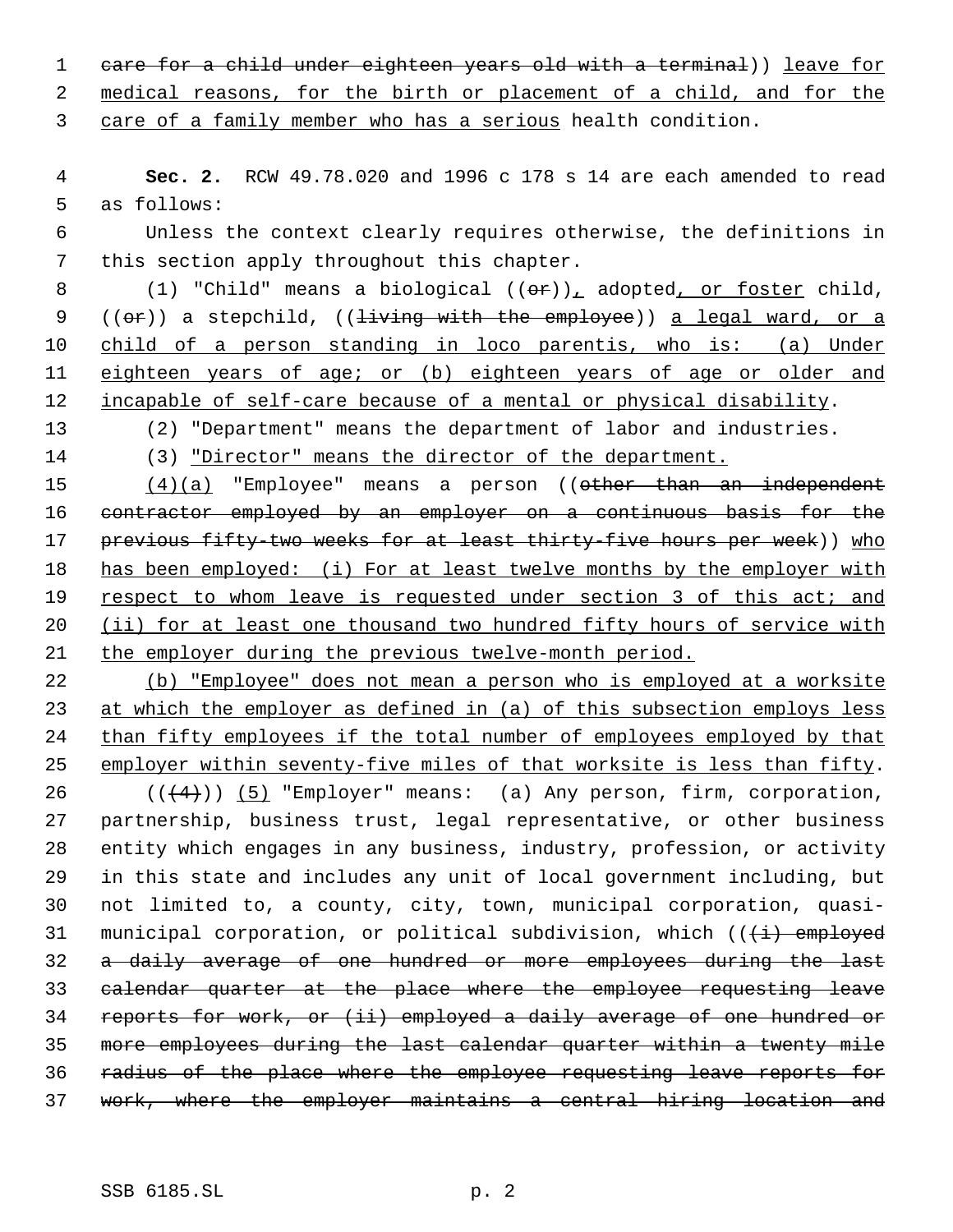| 1           | eustomarily transfers employees among workplaces; and)) employs fifty                                                                                                                                                                                                                                      |
|-------------|------------------------------------------------------------------------------------------------------------------------------------------------------------------------------------------------------------------------------------------------------------------------------------------------------------|
| 2           | or more employees for each working day during each of twenty or more                                                                                                                                                                                                                                       |
| 3           | calendar workweeks in the current or preceding calendar year; (b) the                                                                                                                                                                                                                                      |
| 4           | state, state institutions, and state agencies; and (c) any unit of                                                                                                                                                                                                                                         |
| 5           | local government including, but not limited to, a county, city, town,                                                                                                                                                                                                                                      |
| 6           | municipal corporation, quasi-municipal corporation, or political                                                                                                                                                                                                                                           |
| 7           | subdivision.                                                                                                                                                                                                                                                                                               |
| 8           | $($ $($ $($ $\frac{1}{5}$ $)$ $\frac{1}{5}$ $\frac{1}{10}$ $\frac{1}{10}$ $\frac{1}{10}$ $\frac{1}{10}$ $\frac{1}{10}$ $\frac{1}{10}$ $\frac{1}{10}$ $\frac{1}{10}$ $\frac{1}{10}$ $\frac{1}{10}$ $\frac{1}{10}$ $\frac{1}{10}$ $\frac{1}{10}$ $\frac{1}{10}$ $\frac{1}{10}$ $\frac{1}{10}$ $\frac{1}{10}$ |
| $\mathsf 9$ | newborn or newly adopted child under the age of six or a child under                                                                                                                                                                                                                                       |
| 10          | eighteen years old with a terminal health condition, as provided in RCW                                                                                                                                                                                                                                    |
| 11          | 49.78.030()                                                                                                                                                                                                                                                                                                |
| 12          | (6) "Employment benefits" means all benefits provided or made                                                                                                                                                                                                                                              |
| 13          | available to employees by an employer, including group life insurance,                                                                                                                                                                                                                                     |
| 14          | health insurance, disability insurance, sick leave, annual leave,                                                                                                                                                                                                                                          |
| 15          | educational benefits, and pensions except benefits that are provided by                                                                                                                                                                                                                                    |
| 16          | a practice or written policy of an employer or through an employee                                                                                                                                                                                                                                         |
| 17          | benefit plan as defined in 29 U.S.C. Sec. 1002(3).                                                                                                                                                                                                                                                         |
| 18          | (7) "Family member" means a child, parent, or spouse of an                                                                                                                                                                                                                                                 |
| 19          | employee.                                                                                                                                                                                                                                                                                                  |
| 20          | (8) "Health care provider" means: (a) A person licensed as a                                                                                                                                                                                                                                               |
| 21          | physician under chapter 18.71 RCW or an osteopathic physician and                                                                                                                                                                                                                                          |
| 22          | surgeon under chapter 18.57 RCW; (b) a person licensed as an advanced                                                                                                                                                                                                                                      |
| 23          | registered nurse practitioner under chapter 18.79 RCW; or (c) any other                                                                                                                                                                                                                                    |
| 24          | person determined by the director to be capable of providing health                                                                                                                                                                                                                                        |
| 25          | care services.                                                                                                                                                                                                                                                                                             |
| 26          | (((+7)) (9) "Intermittent leave" is leave taken in separate blocks                                                                                                                                                                                                                                         |
| 27          | of time due to a single qualifying reason.                                                                                                                                                                                                                                                                 |
| 28          | (10) "Leave for a family member's serious health condition" means                                                                                                                                                                                                                                          |
| 29          | leave as described in section 3(1)(c) of this act.                                                                                                                                                                                                                                                         |
| 30          | (11) "Leave for the birth or placement of a child" means leave as                                                                                                                                                                                                                                          |
| 31          | described in section 3(1) (a) or (b) of this act.                                                                                                                                                                                                                                                          |
| 32          | (12) "Leave for the employee's serious health condition" means                                                                                                                                                                                                                                             |
| 33          | leave as described in section 3(1)(d) of this act.                                                                                                                                                                                                                                                         |
| 34          | (13) "Parent" means ((a biological or adoptive parent, or a                                                                                                                                                                                                                                                |
| 35          | stepparent)) the biological or adoptive parent of an employee or an                                                                                                                                                                                                                                        |
| 36          | individual who stood in loco parentis to an employee when the employee                                                                                                                                                                                                                                     |
| 37          | <u>was a child</u> .                                                                                                                                                                                                                                                                                       |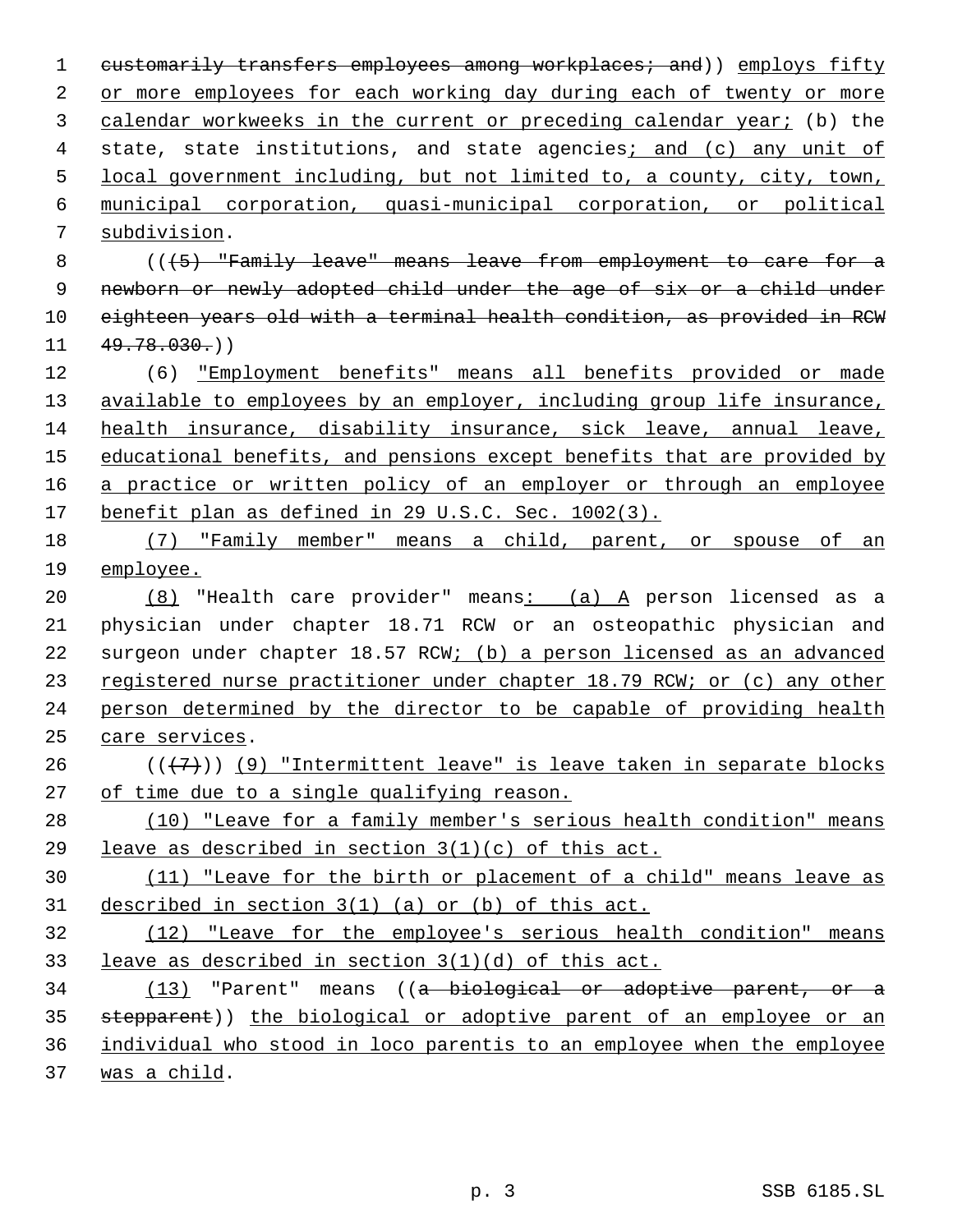| $\mathbf 1$ | $((+8+))$ (14) "Period of incapacity" means an inability to work,           |
|-------------|-----------------------------------------------------------------------------|
| 2           | attend school, or perform other regular daily activities because of the     |
| 3           | serious health condition, treatment of that condition or recovery from      |
| 4           | it, or subsequent treatment in connection with such inpatient care.         |
| 5           | (15) "Reduced leave schedule" means (( <del>leave scheduled for fewer</del> |
| 6           | than an employee's usual number of hours or days per workweek)) a leave     |
| 7           | schedule that reduces the usual number of hours per workweek, or hours      |
| 8           | per workday, of an employee.                                                |
| 9           | $((49)$ "Terminal health condition" means a condition caused by             |
| 10          | injury, disease, or illness, that, within reasonable medical judgment,      |
| 11          | is incurable and will produce death within the period of leave to which     |
| 12          | the employee is entitled.))                                                 |
| 13          | $(16)(a)$ "Serious health condition" means an illness, injury,              |
| 14          | impairment, or physical or mental condition that involves:                  |
| 15          | (i) Inpatient care in a hospital, hospice, or residential medical           |
| 16          | care facility, including any period of incapacity; or                       |
| 17          | (ii) Continuing treatment by a health care provider. A serious              |
| 18          | health condition involving continuing treatment by a health care            |
| 19          | provider includes any one or more of the following:                         |
| 20          | (A) A period of incapacity of more than three consecutive calendar          |
| 21          | days, and any subsequent treatment or period of incapacity relating to      |
| 22          | the same condition, that also involves:                                     |
| 23          | (I) Treatment two or more times by a health care provider, by a             |
| 24          | nurse or physician's assistant under direct supervision of a health         |
| 25          | care provider, or by a provider of health care services under orders        |
| 26          | of, or on referral by, a health care provider; or                           |
| 27          | (II) Treatment by a health care provider on at least one occasion           |
| 28          | which results in a regimen of continuing treatment under the                |
| 29          | supervision of the health care provider;                                    |
| 30          | (B) Any period of incapacity due to pregnancy, or for prenatal              |
| 31          | care;                                                                       |
| 32          | (C) Any period of incapacity or treatment for such incapacity due           |
| 33          | to a chronic serious health condition. A chronic serious health             |
| 34          | condition is one which:                                                     |
| 35          | (I) Requires periodic visits for treatment by a health care                 |
| 36          | provider, or by a nurse or physician's assistant under direct               |
| 37          | supervision of a health care provider;                                      |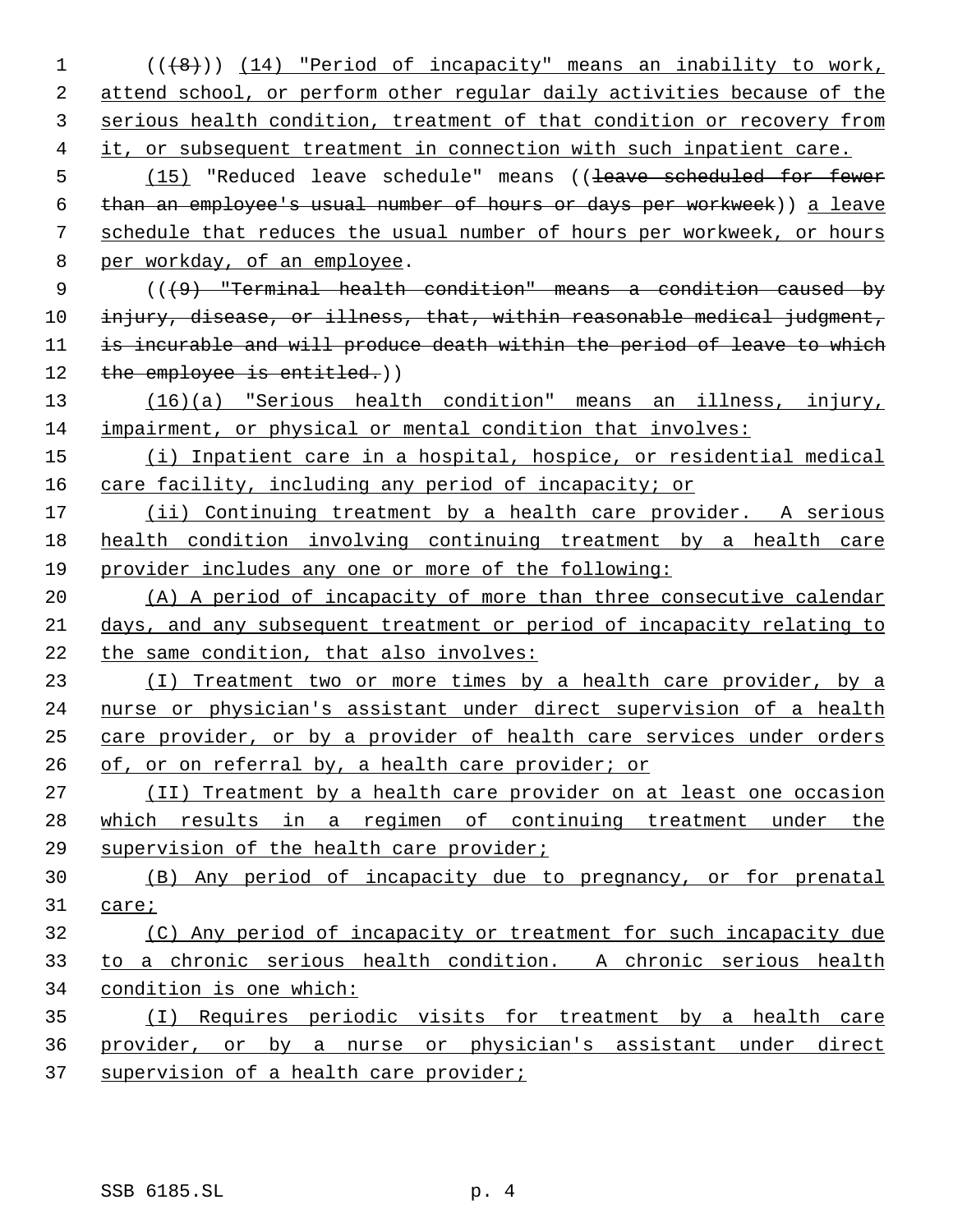(II) Continues over an extended period of time, including recurring episodes of a single underlying condition; and

 (III) May cause episodic rather than a continuing period of incapacity;

 (D) A period of incapacity which is permanent or long-term due to a condition for which treatment may not be effective. The employee or family member must be under the continuing supervision of, but need not be receiving active treatment by, a health care provider; or

 (E) Any period of absence to receive multiple treatments, including any period of recovery from the treatments, by a health care provider or by a provider of health care services under orders of, or on referral by, a health care provider, either for restorative surgery after an accident or other injury, or for a condition that would likely result in a period of incapacity of more than three consecutive calendar days in the absence of medical intervention or treatment, such 16 as cancer, severe arthritis, or kidney disease.

 (b) Treatment for purposes of (a) of this subsection includes, but is not limited to, examinations to determine if a serious health 19 condition exists and evaluations of the condition. Treatment does not include routine physical examinations, eye examinations, or dental examinations. Under (a)(ii)(A)(II) of this subsection, a regimen of 22 continuing treatment includes, but is not limited to, a course of prescription medication or therapy requiring special equipment to resolve or alleviate the health condition. A regimen of continuing treatment that includes taking over-the-counter medications, such as aspirin, antihistamines, or salves, or bed-rest, drinking fluids, exercise, and other similar activities that can be initiated without a 28 visit to a health care provider, is not, by itself, sufficient to 29 constitute a regimen of continuing treatment for purposes of this chapter.

 (c) Conditions for which cosmetic treatments are administered are not "serious health conditions" unless inpatient hospital care is 33 required or unless complications develop. Unless complications arise, the common cold, the flu, ear aches, upset stomach, minor ulcers, headaches other than migraine, routine dental or orthodontia problems, and periodontal disease are examples of conditions that do not meet the definition of a "serious health condition" and do not qualify for leave under this chapter. Restorative dental or plastic surgery after an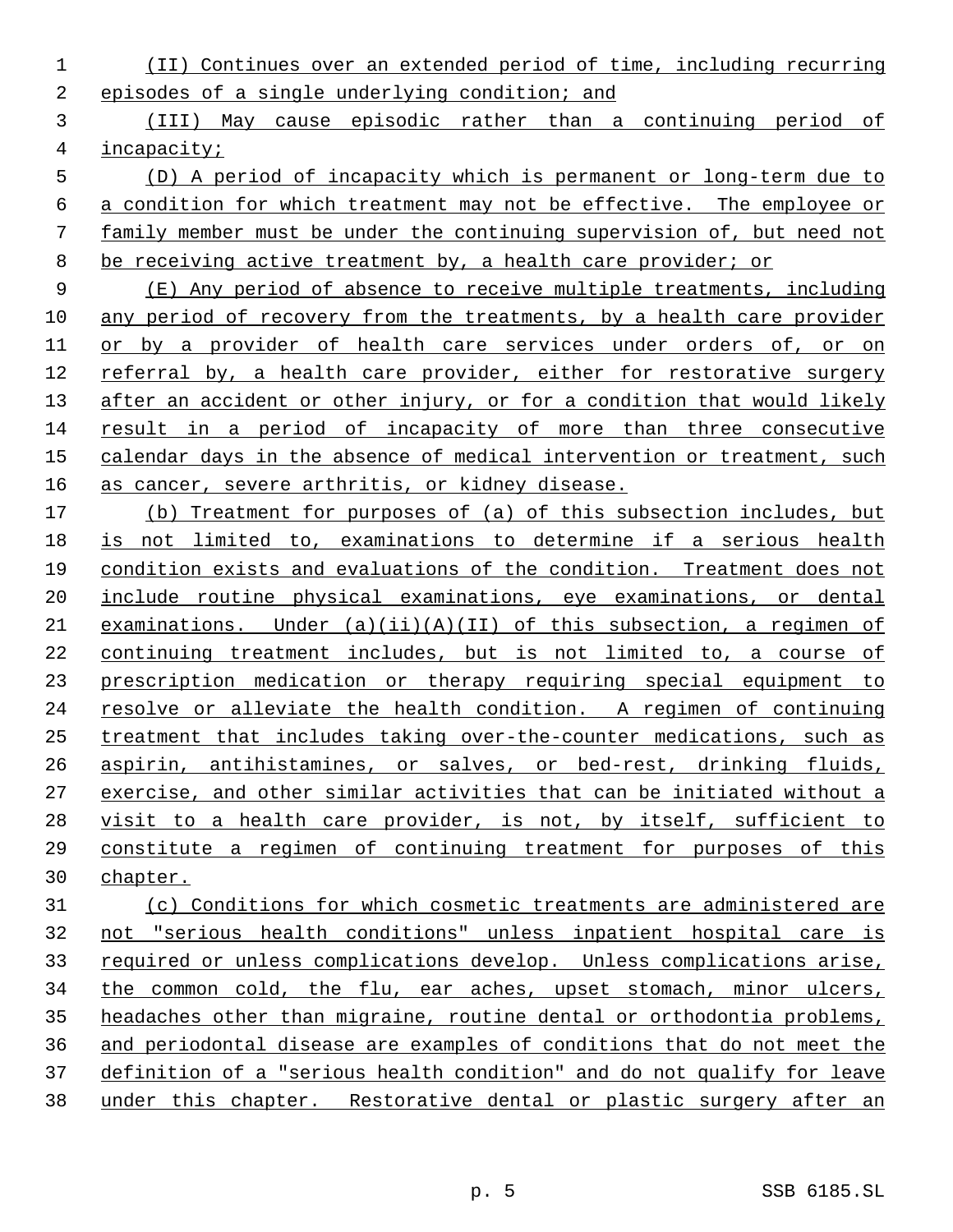injury or removal of cancerous growths are serious health conditions 2 provided all the other conditions of this section are met. Mental illness resulting from stress or allergies may be serious health conditions provided all the other conditions of this section are met. (d) Substance abuse may be a serious health condition if the conditions of this section are met. However, leave may only be taken for treatment for substance abuse by a health care provider or by a provider of health care services upon referral by a health care provider. Absence from work because of the employee's use of the 10 substance, rather than for treatment, does not qualify for leave under this chapter. (e) Absences attributable to incapacity under (a)(ii)(B) or (C) of

13 this subsection qualify for leave under this chapter even though the employee or the immediate family member does not receive treatment from 15 a health care provider during the absence, and even if the absence does 16 not last more than three days.

17 (17) "Spouse" means a husband or wife, as the case may be.

 NEW SECTION. **Sec. 3.** A new section is added to chapter 49.78 RCW to read as follows:

 ENTITLEMENT TO LEAVE. (1) Subject to section 7 of this act, an employee is entitled to a total of twelve workweeks of leave during any twelve-month period for one or more of the following:

 (a) Because of the birth of a child of the employee and in order to care for the child;

 (b) Because of the placement of a child with the employee for adoption or foster care;

 (c) In order to care for a family member of the employee, if the family member has a serious health condition; or

 (d) Because of a serious health condition that makes the employee unable to perform the functions of the position of the employee.

 (2) The entitlement to leave for the birth or placement of a child expires at the end of the twelve-month period beginning on the date of such birth or placement.

 NEW SECTION. **Sec. 4.** A new section is added to chapter 49.78 RCW to read as follows:

LEAVE TAKEN INTERMITTENTLY OR ON REDUCED LEAVE SCHEDULE. (1)(a)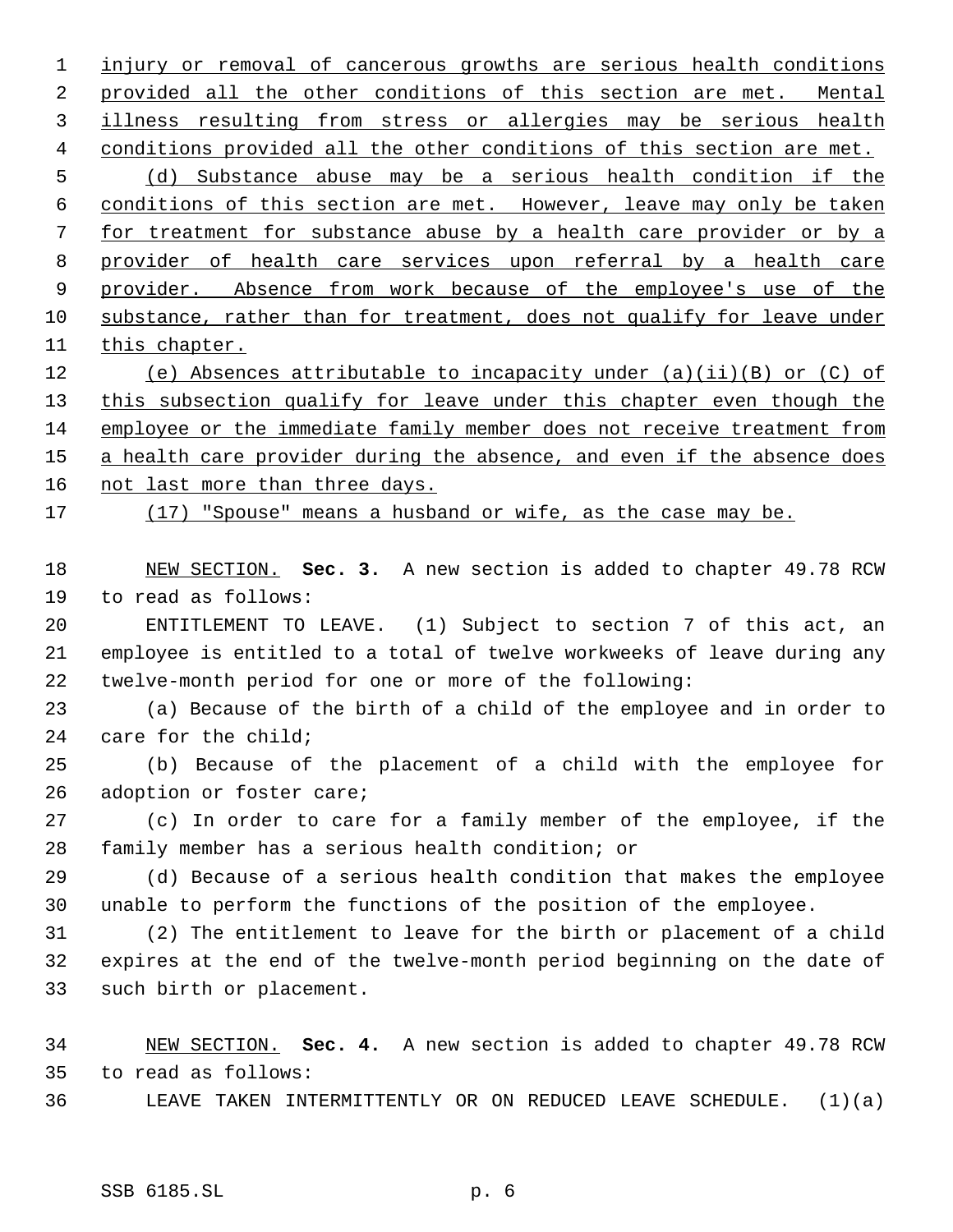When leave is taken after the birth or placement of a child for adoption or foster care, an employee may take leave intermittently or on a reduced leave schedule with the employer's agreement. The employer's agreement is not required, however, for leave during which the employee has a serious health condition in connection with the birth of a child or if the newborn child has a serious health condition.

 (b) Leave may be taken intermittently or on a reduced leave schedule when medically necessary for medical treatment of a serious health condition by or under the supervision of a health care provider, or for recovery from treatment or recovery from a serious health condition. It may also be taken to provide care or psychological comfort to an immediate family member with a serious health condition.

 (i) Intermittent leave may be taken for a serious health condition that requires treatment by a health care provider periodically, rather than for one continuous period of time, and may include leave of periods from an hour or more to several weeks.

 (ii) Intermittent or reduced schedule leave may be taken for absences where the employee or family member is incapacitated or unable to perform the essential functions of the position because of a chronic serious health condition even if he or she does not receive treatment by a health care provider.

 (c) There is no limit on the size of an increment of leave when an employee takes intermittent leave or leave on a reduced leave schedule. However, an employer may limit leave increments to the shortest period of time that the employer's payroll system uses to account for absences or use of leave, provided it is one hour or less.

 (d) The taking of leave intermittently or on a reduced leave schedule under this section may not result in a reduction in the total amount of leave to which the employee is entitled under section 3 of this act beyond the amount of leave actually taken.

 (2) If an employee requests intermittent leave, or leave on a reduced leave schedule, for a family member's serious health condition or the employee's serious health condition when the condition is foreseeable based on planned medical treatment, the employer may require such employee to transfer temporarily to an available alternative position offered by the employer for which the employee is qualified and that: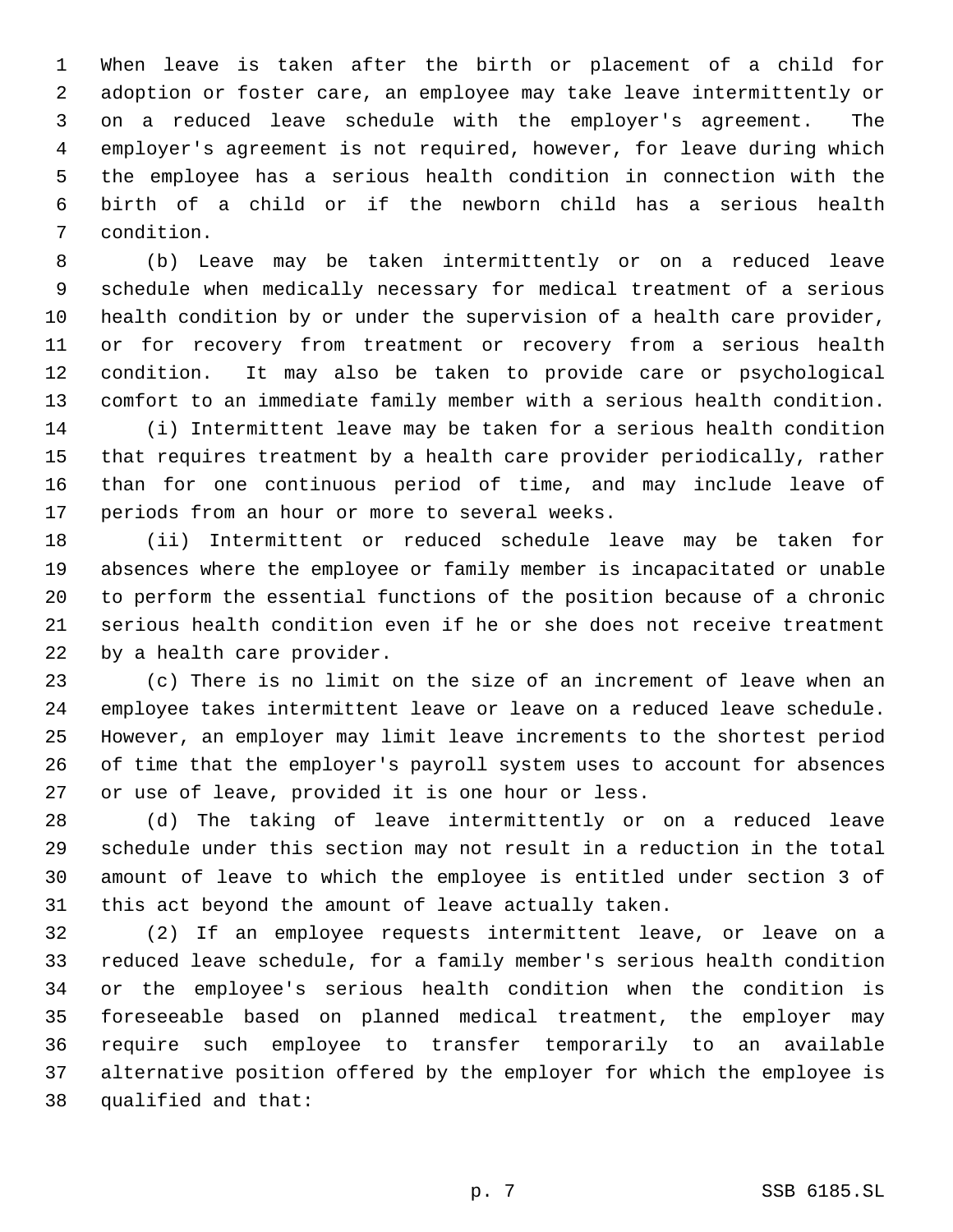(a) Has equivalent pay and benefits; and

 (b) Better accommodates recurring periods of leave than the regular employment position of the employee.

 NEW SECTION. **Sec. 5.** A new section is added to chapter 49.78 RCW to read as follows:

 UNPAID LEAVE PERMITTED--RELATIONSHIP TO PAID LEAVE. (1) Except as provided in subsection (2) of this section, leave granted under section 3 of this act may consist of unpaid leave.

 (2) If an employer provides paid leave for fewer than twelve workweeks, the additional weeks of leave necessary to attain the twelve workweeks of leave required under this chapter may be provided without compensation.

 NEW SECTION. **Sec. 6.** A new section is added to chapter 49.78 RCW to read as follows:

 FORESEEABLE LEAVE. (1) If the necessity for leave for the birth or placement of a child is foreseeable based on an expected birth or placement, the employee shall provide the employer with not less than thirty days' notice, before the date the leave is to begin, of the employee's intention to take leave for the birth or placement of a child, except that if the date of the birth or placement requires leave to begin in less than thirty days, the employee shall provide such notice as is practicable.

 (2) If the necessity for leave for a family member's serious health condition or the employee's serious health condition is foreseeable based on planned medical treatment, the employee:

 (a) Must make a reasonable effort to schedule the treatment so as not to disrupt unduly the operations of the employer, subject to the approval of the health care provider of the employee or the health care provider of the family member, as appropriate; and

 (b) Must provide the employer with not less than thirty days' notice, before the date the leave is to begin, of the employee's intention to take leave for a family member's serious health condition or the employee's serious health condition, except that if the date of the treatment requires leave to begin in less than thirty days, the employee must provide such notice as is practicable.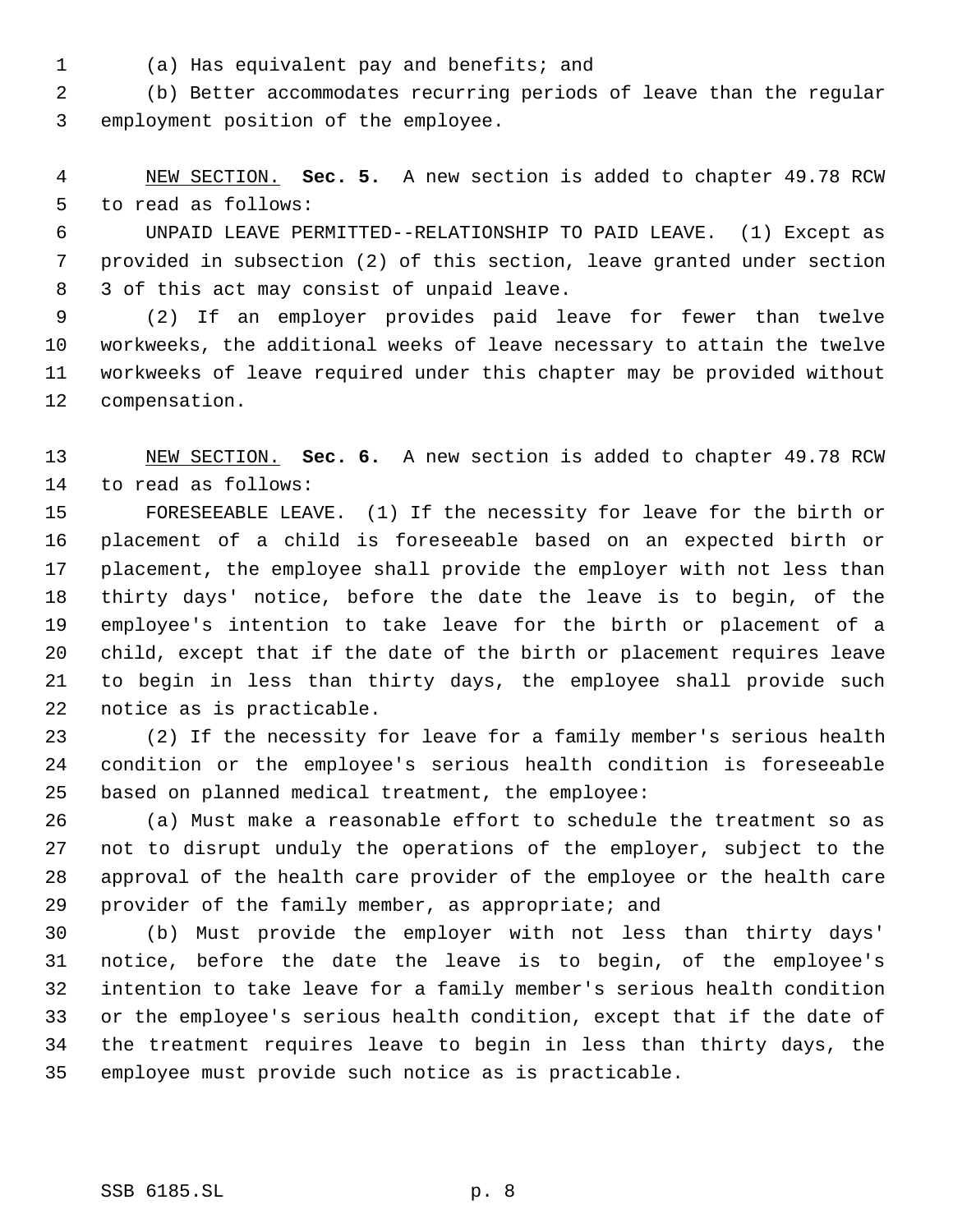NEW SECTION. **Sec. 7.** A new section is added to chapter 49.78 RCW to read as follows:

 SPOUSES EMPLOYED BY SAME EMPLOYER. If spouses entitled to leave under this chapter are employed by the same employer, the aggregate number of workweeks of leave to which both may be entitled may be limited to twelve workweeks during any twelve-month period, if such leave is taken: (1) For the birth or placement of a child; or (2) for a parent's serious health condition.

 NEW SECTION. **Sec. 8.** A new section is added to chapter 49.78 RCW to read as follows:

 CERTIFICATION. (1) An employer may require that a request for leave for a family member's serious health condition or the employee's serious health condition be supported by a certification issued by the health care provider of the employee or of the family member, as appropriate. The employee must provide, in a timely manner, a copy of the certification to the employer.

 (2) Certification provided under subsection (1) of this section is sufficient if it states:

(a) The date on which the serious health condition commenced;

(b) The probable duration of the condition;

 (c) The appropriate medical facts within the knowledge of the health care provider regarding the condition;

 (d)(i) For purposes of leave for a family member's serious health condition, a statement that the employee is needed to care for the family member and an estimate of the amount of time that such employee is needed to care for the family member; and

 (ii) For purposes of leave for the employee's serious health condition, a statement that the employee is unable to perform the functions of the position of the employee;

 (e) In the case of certification for intermittent leave, or leave on a reduced leave schedule, for planned medical treatment, the dates on which the treatment is expected to be given and the duration of the treatment;

 (f) In the case of certification for intermittent leave, or leave on a reduced leave schedule, for the employee's serious health condition, a statement of the medical necessity for the intermittent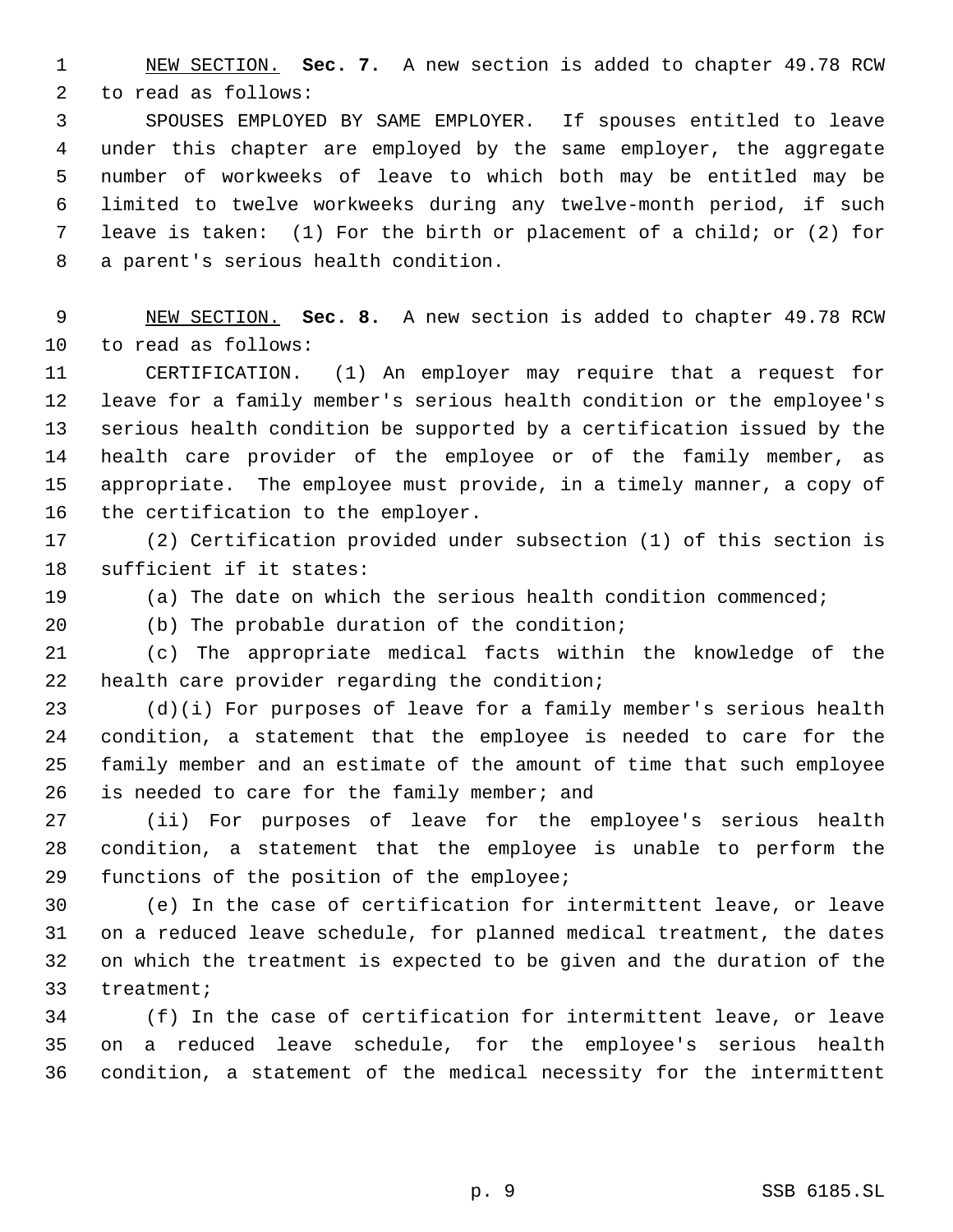leave or leave on a reduced leave schedule, and the expected duration of the intermittent leave or reduced leave schedule; and

 (g) In the case of certification for intermittent leave, or leave on a reduced leave schedule, for a family member's serious health condition, a statement that the employee's intermittent leave or leave on a reduced leave schedule is necessary for the care of the family member who has a serious health condition, or will assist in their recovery, and the expected duration and schedule of the intermittent leave or reduced leave schedule.

 (3) If the employer has reason to doubt the validity of the certification provided under subsection (1) of this section for leave for a family member's serious health condition or the employee's serious health condition, the employer may require, at the expense of the employer, that the employee obtain the opinion of a second health care provider designated or approved by the employer concerning any information certified under subsection (2) of this section for the leave. The second health care provider may not be employed on a regular basis by the employer.

 (4) If the second opinion described in subsection (3) of this section differs from the opinion in the original certification provided under subsection (1) of this section, the employer may require, at the expense of the employer, that the employee obtain the opinion of a third health care provider designated or approved jointly by the employer and the employee concerning the information certified under subsection (2) of this section. The opinion of the third health care provider concerning the information certified under subsection (2) of this section is considered to be final and is binding on the employer and the employee.

 (5) The employer may require that the employee obtain subsequent recertifications on a reasonable basis.

 NEW SECTION. **Sec. 9.** A new section is added to chapter 49.78 RCW to read as follows:

 EMPLOYMENT PROTECTION. (1)(a) Except as provided in (b) of this subsection, any employee who takes leave under section 3 of this act for the intended purpose of the leave is entitled, on return from the leave: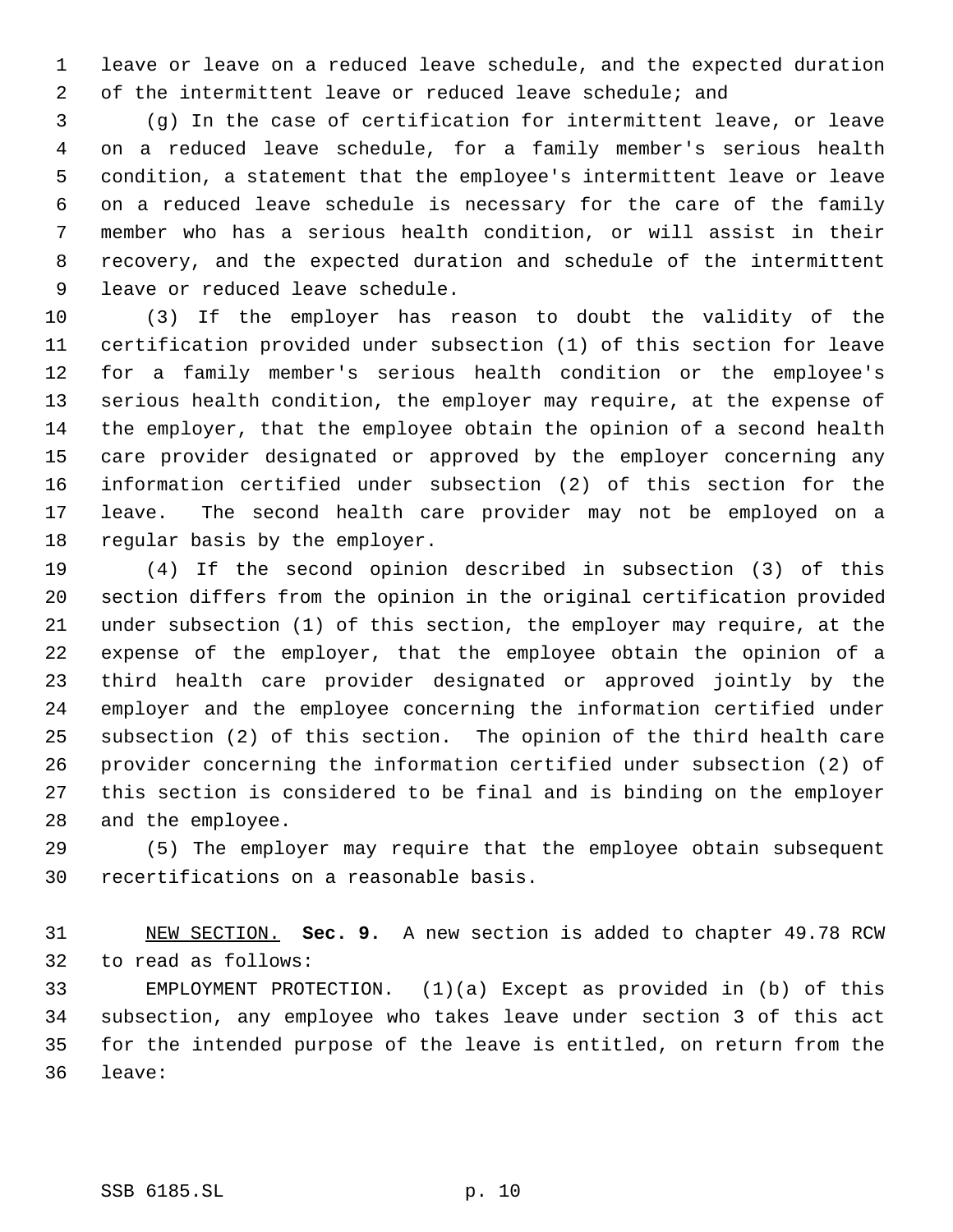(i) To be restored by the employer to the position of employment held by the employee when the leave commenced; or

 (ii) To be restored to an equivalent position with equivalent employment benefits, pay, and other terms and conditions of employment at a workplace within twenty miles of the employee's workplace when leave commenced.

 (b) The taking of leave under section 3 of this act may not result in the loss of any employment benefits accrued before the date on which the leave commenced.

(c) Nothing in this section entitles any restored employee to:

 (i) The accrual of any seniority or employment benefits during any period of leave; or

 (ii) Any right, benefit, or position of employment other than any right, benefit, or position to which the employee would have been entitled had the employee not taken the leave.

 (d) As a condition of restoration under (a) of this subsection for an employee who has taken leave for the employee's serious health condition, the employer may have a uniformly applied practice or policy that requires each such employee to receive certification from the health care provider of the employee that the employee is able to resume work, except that nothing in this subsection (1)(d) supersedes a valid local law or a collective bargaining agreement that governs the return to work of such employees.

 (e) Nothing in this subsection (1) prohibits an employer from requiring an employee on leave to report periodically to the employer on the status and intention of the employee to return to work.

 (2) An employer may deny restoration under subsection (1) of this section to any salaried employee who is among the highest paid ten percent of the employees employed by the employer within seventy-five miles of the facility at which the employee is employed if:

 (a) Denial is necessary to prevent substantial and grievous economic injury to the operations of the employer;

 (b) The employer notifies the employee of the intent of the employer to deny restoration on such basis at the time the employer 35 determines that the injury would occur; and

 (c) The leave has commenced and the employee elects not to return to employment after receiving the notice.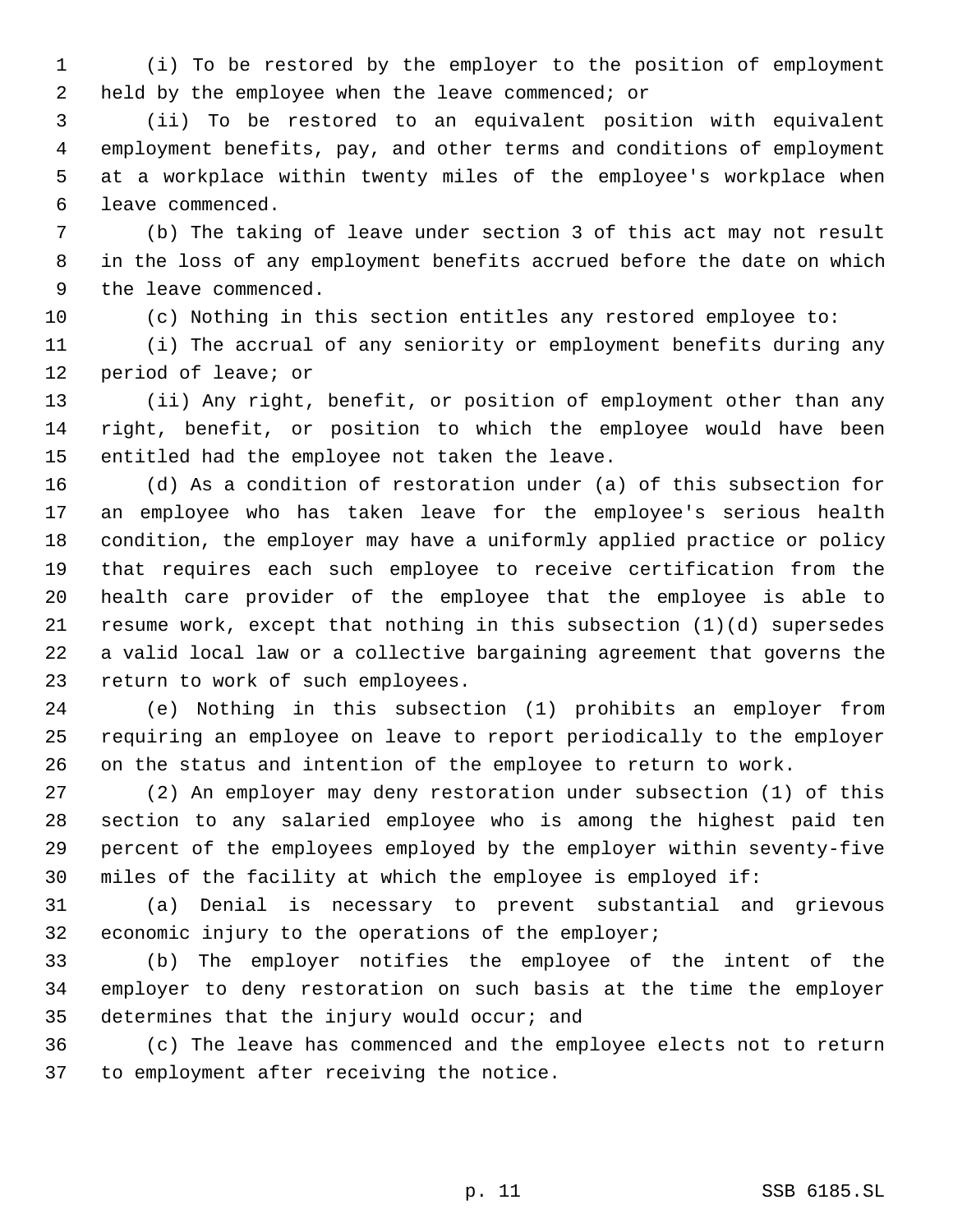NEW SECTION. **Sec. 10.** A new section is added to chapter 49.78 RCW to read as follows:

 EMPLOYMENT BENEFITS. During any period of leave taken under section 3 of this act, if the employee is not eligible for any employer contribution to medical or dental benefits under an applicable collective bargaining agreement or employer policy during any period of leave, an employer shall allow the employee to continue, at the employee's expense, medical or dental insurance coverage, including any spouse and dependent coverage, in accordance with state or federal law. The premium to be paid by the employee shall not exceed one hundred two percent of the applicable premium for the leave period.

 NEW SECTION. **Sec. 11.** A new section is added to chapter 49.78 RCW to read as follows:

PROHIBITED ACTS. (1) It is unlawful for any employer to:

 (a) Interfere with, restrain, or deny the exercise of, or the attempt to exercise, any right provided under this chapter; or

 (b) Discharge or in any other manner discriminate against any individual for opposing any practice made unlawful by this chapter.

 (2) It is unlawful for any person to discharge or in any other manner discriminate against any individual because the individual has:

 (a) Filed any charge, or has instituted or caused to be instituted any proceeding, under or related to this chapter;

 (b) Given, or is about to give, any information in connection with any inquiry or proceeding relating to any right provided under this chapter; or

 (c) Testified, or is about to testify, in any inquiry or proceeding relating to any right provided under this chapter.

 NEW SECTION. **Sec. 12.** A new section is added to chapter 49.78 RCW to read as follows:

 Upon complaint by an employee, the director shall investigate to determine if there has been compliance with this chapter and the rules adopted under this chapter. If the investigation indicates that a violation may have occurred, a hearing must be held in accordance with chapter 34.05 RCW. The director must issue a written determination including his or her findings after the hearing. A judicial appeal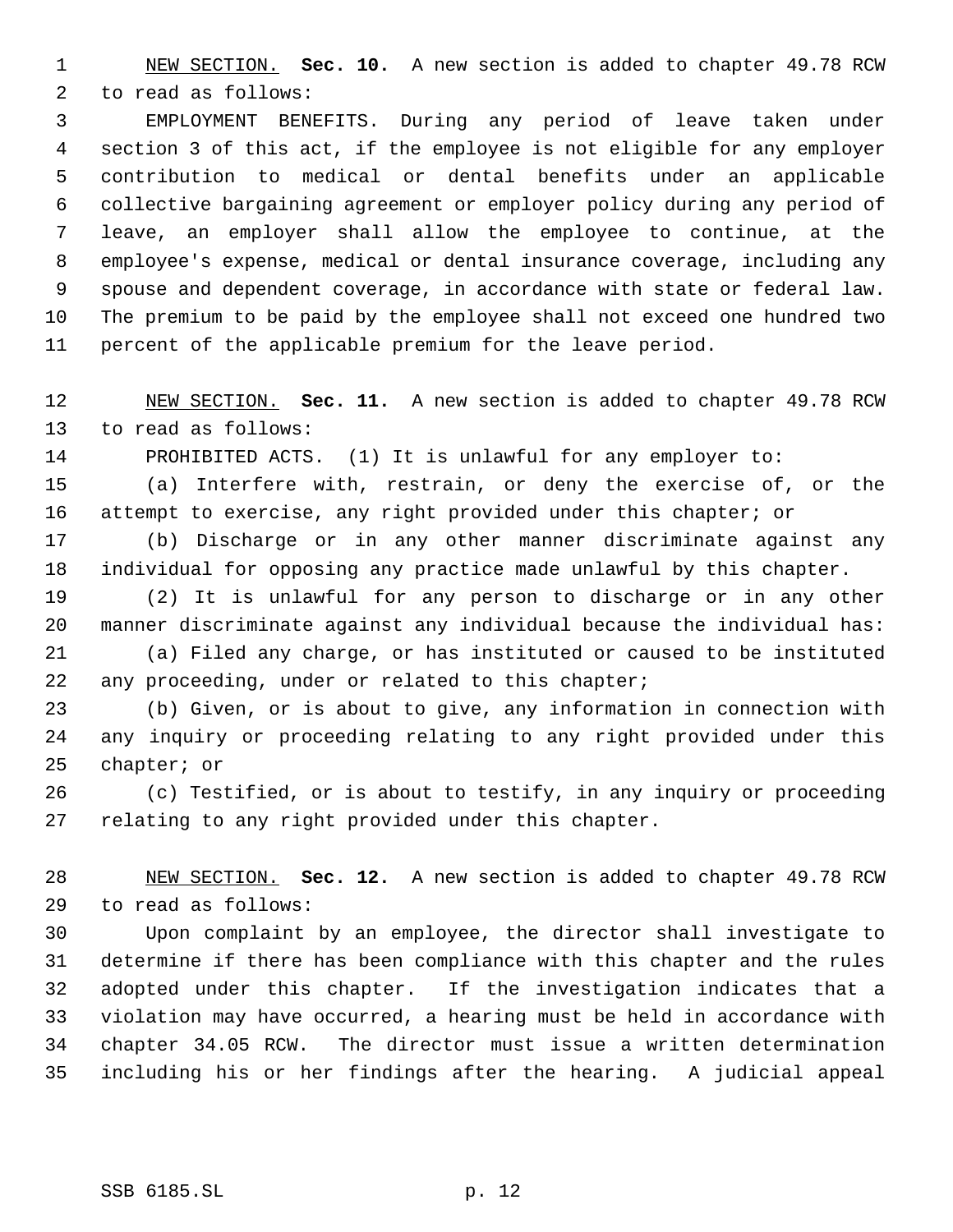from the director's determination may be taken in accordance with chapter 34.05 RCW, with the prevailing party entitled to recover reasonable costs and attorneys' fees.

 NEW SECTION. **Sec. 13.** A new section is added to chapter 49.78 RCW to read as follows:

 An employer who is found, in accordance with section 12 of this act, to have violated a requirement of this chapter and the rules adopted under this chapter, is subject to a civil penalty of not less than one thousand dollars for each violation. Civil penalties must be collected by the department and deposited into the family and medical leave enforcement account.

 NEW SECTION. **Sec. 14.** A new section is added to chapter 49.78 RCW to read as follows:

 CIVIL ACTION BY EMPLOYEES. (1) Any employer who violates section 11 of this act is liable:

(a) For damages equal to:

(i) The amount of:

 (A) Any wages, salary, employment benefits, or other compensation denied or lost to such employee by reason of the violation; or

 (B) In a case in which wages, salary, employment benefits, or other compensation have not been denied or lost to the employee, any actual monetary losses sustained by the employee as a direct result of the violation, such as the cost of providing care, up to a sum equal to twelve weeks of wages or salary for the employee;

 (ii) The interest on the amount described in (a)(i) of this subsection calculated at the prevailing rate; and

 (iii) An additional amount as liquidated damages equal to the sum of the amount described in (a)(i) of this subsection and the interest described in (a)(ii) of this subsection, except that if an employer who has violated section 11 of this act proves to the satisfaction of the court that the act or omission which violated section 11 of this act was in good faith and that the employer had reasonable grounds for believing that the act or omission was not a violation of section 11 of this act, the court may, in the discretion of the court, reduce the amount of the liability to the amount and interest determined under (a)(i) and (ii) of this subsection, respectively; and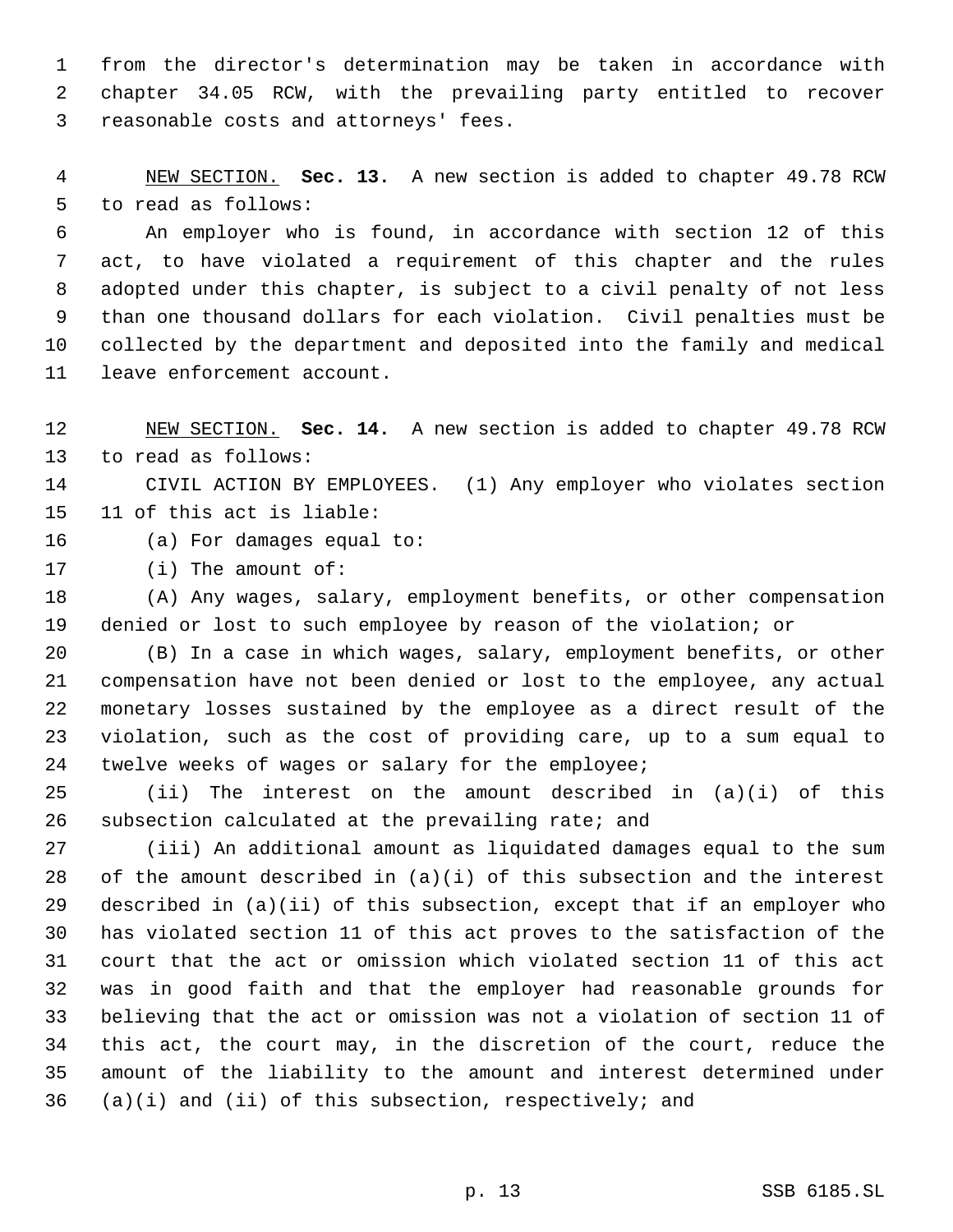(b) For such equitable relief as may be appropriate, including employment, reinstatement, and promotion.

 (2) An action to recover the damages or equitable relief prescribed in subsection (1) of this section may be maintained against any employer in any court of competent jurisdiction by any one or more employees for and on behalf of:

(a) The employees; or

(b) The employees and other employees similarly situated.

 (3) The court in such an action shall, in addition to any judgment awarded to the plaintiff, allow reasonable attorneys' fees, reasonable expert witness fees, and other costs of the action to be paid by the defendant.

 NEW SECTION. **Sec. 15.** A new section is added to chapter 49.78 RCW to read as follows:

 NOTICE. Each employer shall post and keep posted, in conspicuous places on the premises of the employer where notices to employees and applicants for employment are customarily posted, a notice, to be prepared or approved by the director, setting forth excerpts from, or summaries of, the pertinent provisions of this chapter and information pertaining to the filing of a charge. Any employer that willfully violates this section may be subject to a civil penalty of not more than one hundred dollars for each separate offense. Any penalties collected by the department under the section shall be deposited into the family and medical leave enforcement account.

 NEW SECTION. **Sec. 16.** A new section is added to chapter 49.78 RCW to read as follows:

 FAMILY AND MEDICAL LEAVE ENFORCEMENT ACCOUNT. The family and medical leave enforcement account is created in the custody of the state treasurer. Any penalties collected under section 13 or 15 of this act shall be deposited into the account and shall be used only for the purposes of administering and enforcing this chapter. Only the director or the director's designee may authorize expenditures from the account. The account is subject to allotment procedures under chapter 43.88 RCW, but an appropriation is not required for expenditures.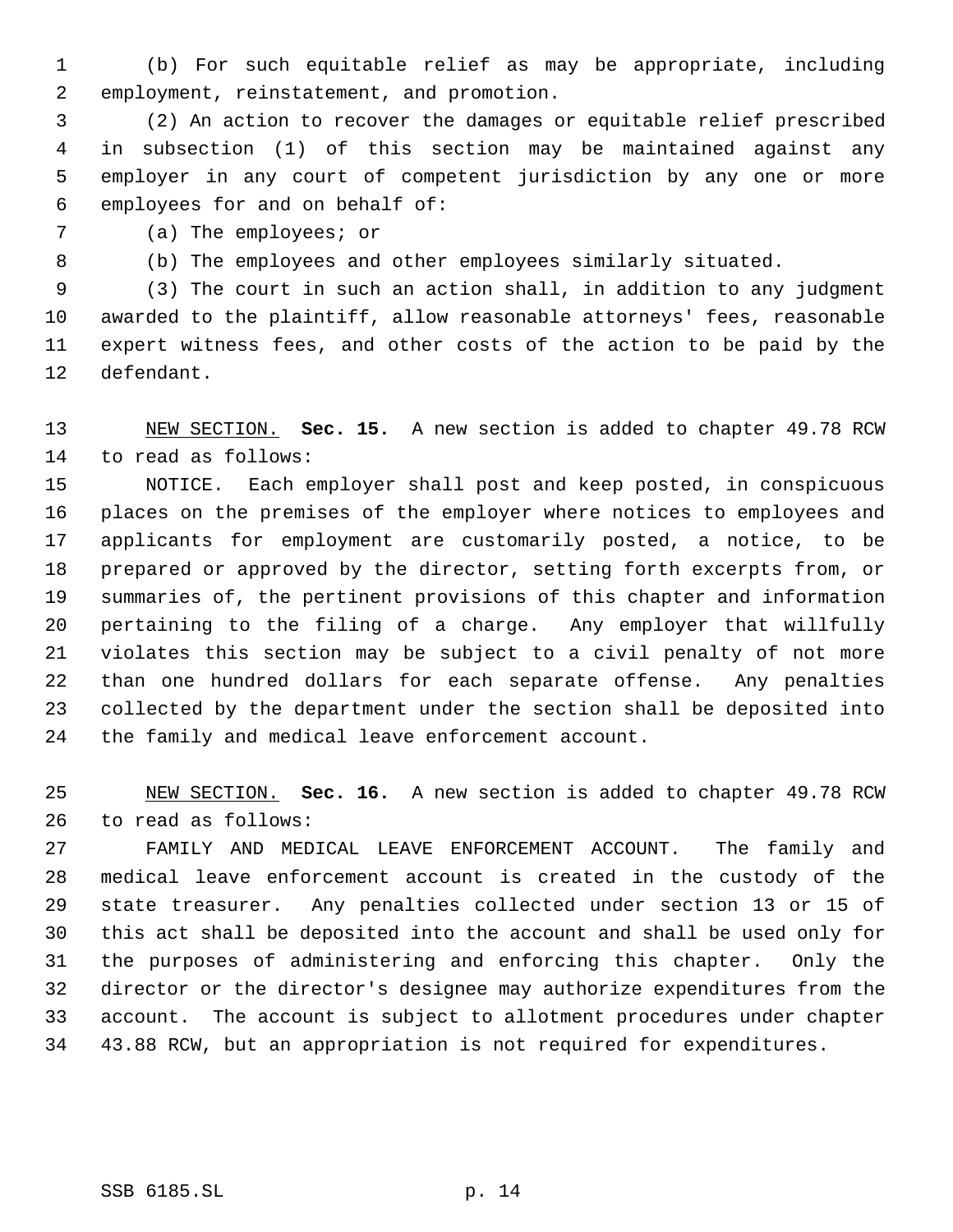NEW SECTION. **Sec. 17.** A new section is added to chapter 49.78 RCW to read as follows:

 EFFECT ON OTHER LAWS. Nothing in this chapter shall be construed: (1) To modify or affect any state or local law prohibiting discrimination on the basis of race, religion, color, national origin, sex, age, or disability; or (2) to supersede any provision of any local law that provides greater family or medical leave rights than the rights established under this chapter.

 NEW SECTION. **Sec. 18.** A new section is added to chapter 49.78 RCW to read as follows:

 EFFECT ON EXISTING EMPLOYMENT BENEFITS. Nothing in this chapter diminishes the obligation of an employer to comply with any collective bargaining agreement or any employment benefit program or plan that provides greater family or medical leave rights to employees than the rights established under this chapter. The rights established for employees under this chapter may not be diminished by any collective bargaining agreement or any employment benefit program or plan.

 NEW SECTION. **Sec. 19.** A new section is added to chapter 49.78 RCW to read as follows:

 ENCOURAGEMENT OF MORE GENEROUS LEAVE POLICIES. Nothing in this chapter shall be construed to discourage employers from adopting or retaining leave policies more generous than any policies that comply with the requirements under this chapter.

 NEW SECTION. **Sec. 20.** A new section is added to chapter 49.78 RCW to read as follows:

 (1) Leave under this chapter and leave under the federal family and medical leave act of 1993 (Act Feb. 5, 1993, P.L. 103-3, 107 Stat. 6) is in addition to any leave for sickness or temporary disability because of pregnancy or childbirth.

 (2) Leave taken under this chapter must be taken concurrently with any leave taken under the federal family and medical leave act of 1993 (Act Feb. 5, 1993, P.L. 103-3, 107 Stat. 6).

 NEW SECTION. **Sec. 21.** A new section is added to chapter 49.78 RCW to read as follows: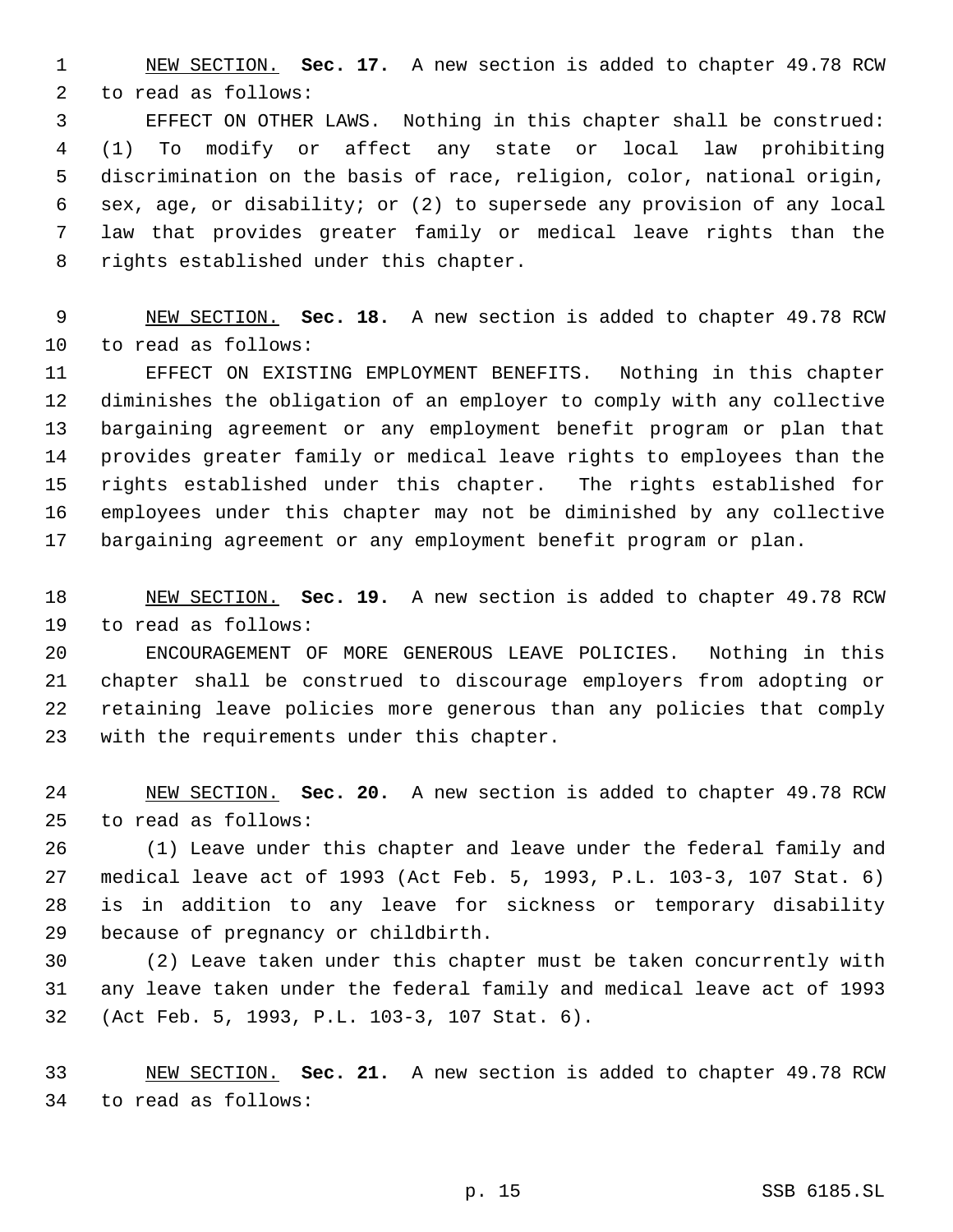RULE-MAKING AUTHORITY. The director shall adopt rules as necessary to implement this chapter.

 NEW SECTION. **Sec. 22.** A new section is added to chapter 49.78 RCW to read as follows:

 CONSTRUCTION. This chapter must be construed to the extent possible in a manner that is consistent with similar provisions, if any, of the federal family and medical leave act of 1993 (Act Feb. 5, 1993, P.L. 103-3, 107 Stat. 6), and that gives consideration to the rules, precedents, and practices of the federal department of labor relevant to the federal act.

 NEW SECTION. **Sec. 23.** The following acts or parts of acts are each repealed:

 (1) RCW 49.78.005 (Administration and enforcement of this chapter to cease while federal family and medical leave act provides the same or more family leave--Rights under RCW 49.78.070(1)(b) preserved-- Enforcement) and 1997 c 16 s 1;

 (2) RCW 49.78.030 (Requirements--Limitation) and 1989 1st ex.s. c 11 s 3;

 (3) RCW 49.78.040 (Notice to employer) and 1989 1st ex.s. c 11 s 4; (4) RCW 49.78.050 (Requirements for confirmation--Second opinion) and 1989 1st ex.s. c 11 s 5;

 (5) RCW 49.78.060 (Both parents with same employer) and 1989 1st ex.s. c 11 s 6;

 (6) RCW 49.78.070 (Employee employment rights--Limitations) and 1989 1st ex.s. c 11 s 7;

 (7) RCW 49.78.080 (Employee benefits) and 1989 1st ex.s. c 11 s 8; (8) RCW 49.78.100 (Additional rights--Remedies) and 1989 1st ex.s. c 11 s 10;

 (9) RCW 49.78.110 (Collective bargaining agreements--Obligations and rights not diminished) and 1989 1st ex.s. c 11 s 11;

 (10) RCW 49.78.120 (Collective bargaining agreements--Application of chapter--Grievance procedures) and 1989 1st ex.s. c 11 s 12;

 (11) RCW 49.78.130 (Discrimination prohibited) and 1989 1st ex.s. c 11 s 13;

 (12) RCW 49.78.140 (Complaint--Contents--Notice--Investigation) and 1989 1st ex.s. c 11 s 14;